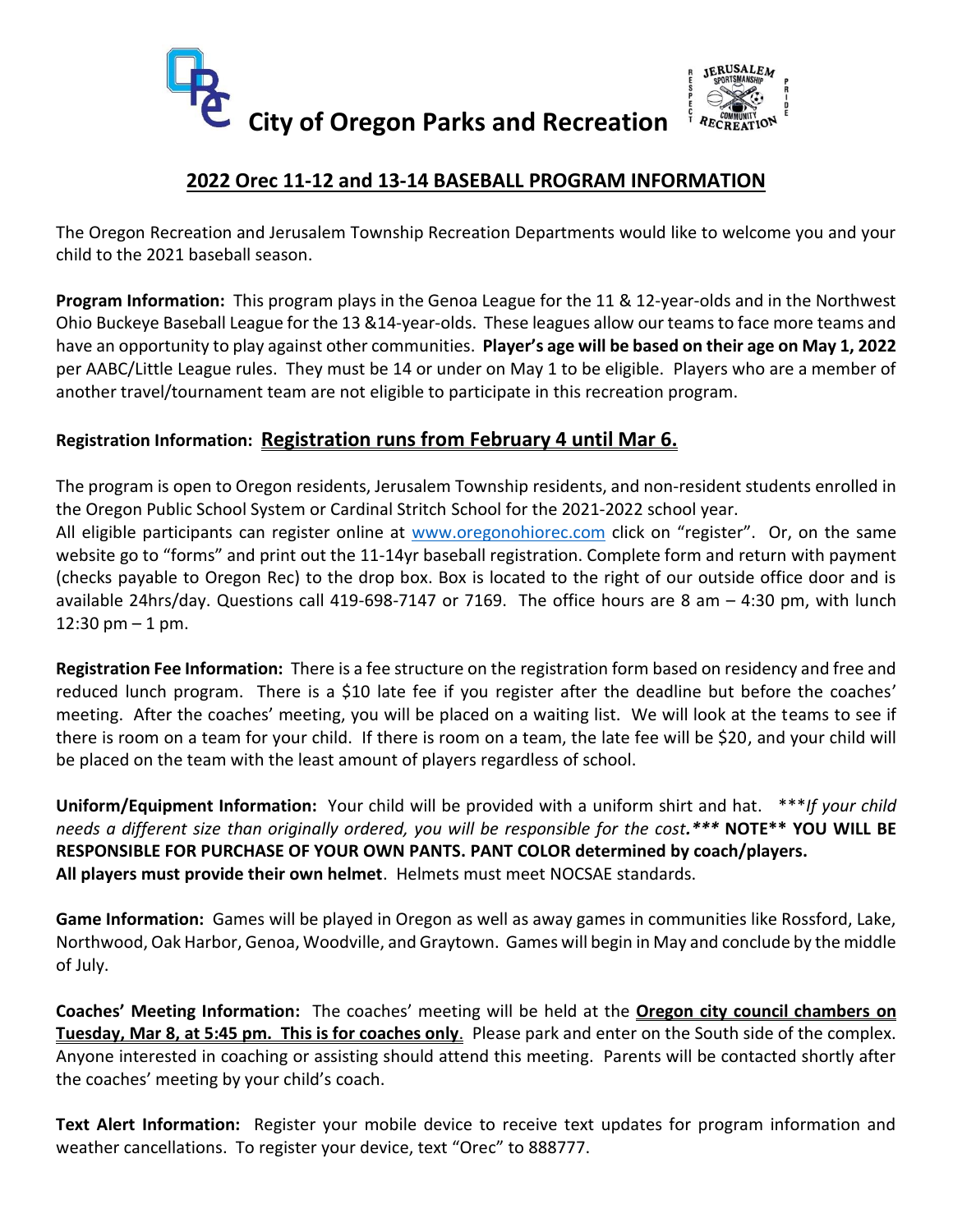# **2022 11-12 AND 13-14 BASEBALL REGISTRATION FORM**

# **Participant's Information:**

| Program:                                                                  | $11 - 12$<br>5 <sup>th</sup> & 6 <sup>th</sup> Graders                                                                                                                                                                                                                                                                                                                           |                      | $13 - 14$<br>7 <sup>th</sup> & 8 <sup>th</sup> Graders | (please circle)                                                                                         |
|---------------------------------------------------------------------------|----------------------------------------------------------------------------------------------------------------------------------------------------------------------------------------------------------------------------------------------------------------------------------------------------------------------------------------------------------------------------------|----------------------|--------------------------------------------------------|---------------------------------------------------------------------------------------------------------|
| School:                                                                   | <b>Ike</b>                                                                                                                                                                                                                                                                                                                                                                       | Fassett              | Stritch                                                | (please circle)                                                                                         |
| Participant's Name:                                                       |                                                                                                                                                                                                                                                                                                                                                                                  |                      | <b>Child's Current Grade:</b>                          |                                                                                                         |
| Address:                                                                  |                                                                                                                                                                                                                                                                                                                                                                                  |                      |                                                        |                                                                                                         |
| City and Zip:                                                             |                                                                                                                                                                                                                                                                                                                                                                                  |                      | <b>Birth Date:</b>                                     | Age:                                                                                                    |
| Preferred Phone #:                                                        |                                                                                                                                                                                                                                                                                                                                                                                  | Alternative Phone #: |                                                        |                                                                                                         |
| Email address:                                                            |                                                                                                                                                                                                                                                                                                                                                                                  |                      |                                                        |                                                                                                         |
| Are you interested in coaching?                                           |                                                                                                                                                                                                                                                                                                                                                                                  | Yes                  | <b>No</b>                                              | (please circle)                                                                                         |
| If yes, print your name and contact #:                                    |                                                                                                                                                                                                                                                                                                                                                                                  |                      |                                                        |                                                                                                         |
| ***ALL FEES ARE NON-REFUNDABLE***<br>Program Fees: (check applicable fee) |                                                                                                                                                                                                                                                                                                                                                                                  |                      |                                                        |                                                                                                         |
| \$70.00                                                                   | <b>Oregon and Jerusalem Twp. residents</b> that includes a \$40 program fee and<br>a \$30 uniform fee. (A \$5 reduction for each additional child registered from<br>the same family will be given.)                                                                                                                                                                             |                      |                                                        |                                                                                                         |
| \$30.00                                                                   | Oregon residents on the Oregon School's Free and Reduced Lunch Program.<br>(Program fee is waived based on federal school lunch programs. All<br>participants are required to pay the uniform fee.) *** Since all lunches are<br>free per state mandate, ONLY select this if you would still qualify for free/reduced lunch without<br>state mandate. Thank you for you honesty. |                      |                                                        |                                                                                                         |
| \$0.00                                                                    | Jerusalem Township residents on the Oregon School's Free and Reduced<br>Lunch Program. (Fees are waived and subsidized by Jerusalem Twp.)                                                                                                                                                                                                                                        |                      |                                                        |                                                                                                         |
| \$100.00<br>\$0.00                                                        | Participants living outside of Oregon and Jerusalem Township AND<br>attending Oregon Public Schools. (Includes a \$70 program fee<br>and \$30 uniform fee.)<br>Enrolled Stritch Student (Enrollment will be verified with Stritch)                                                                                                                                               |                      |                                                        |                                                                                                         |
| Uniform Shirt Size: (circle one below)                                    |                                                                                                                                                                                                                                                                                                                                                                                  |                      |                                                        |                                                                                                         |
| <b>Youth Small</b>                                                        |                                                                                                                                                                                                                                                                                                                                                                                  | <b>Youth Medium</b>  | Youth Large                                            | Youth X-Large                                                                                           |
| Adult Sm. Adult Med.                                                      | <b>Adult Large</b>                                                                                                                                                                                                                                                                                                                                                               |                      | Adult X-Large                                          | Adult XX-Large                                                                                          |
|                                                                           |                                                                                                                                                                                                                                                                                                                                                                                  |                      |                                                        | **If the player needs a different size than originally ordered, YOU will be responsible for the cost.** |